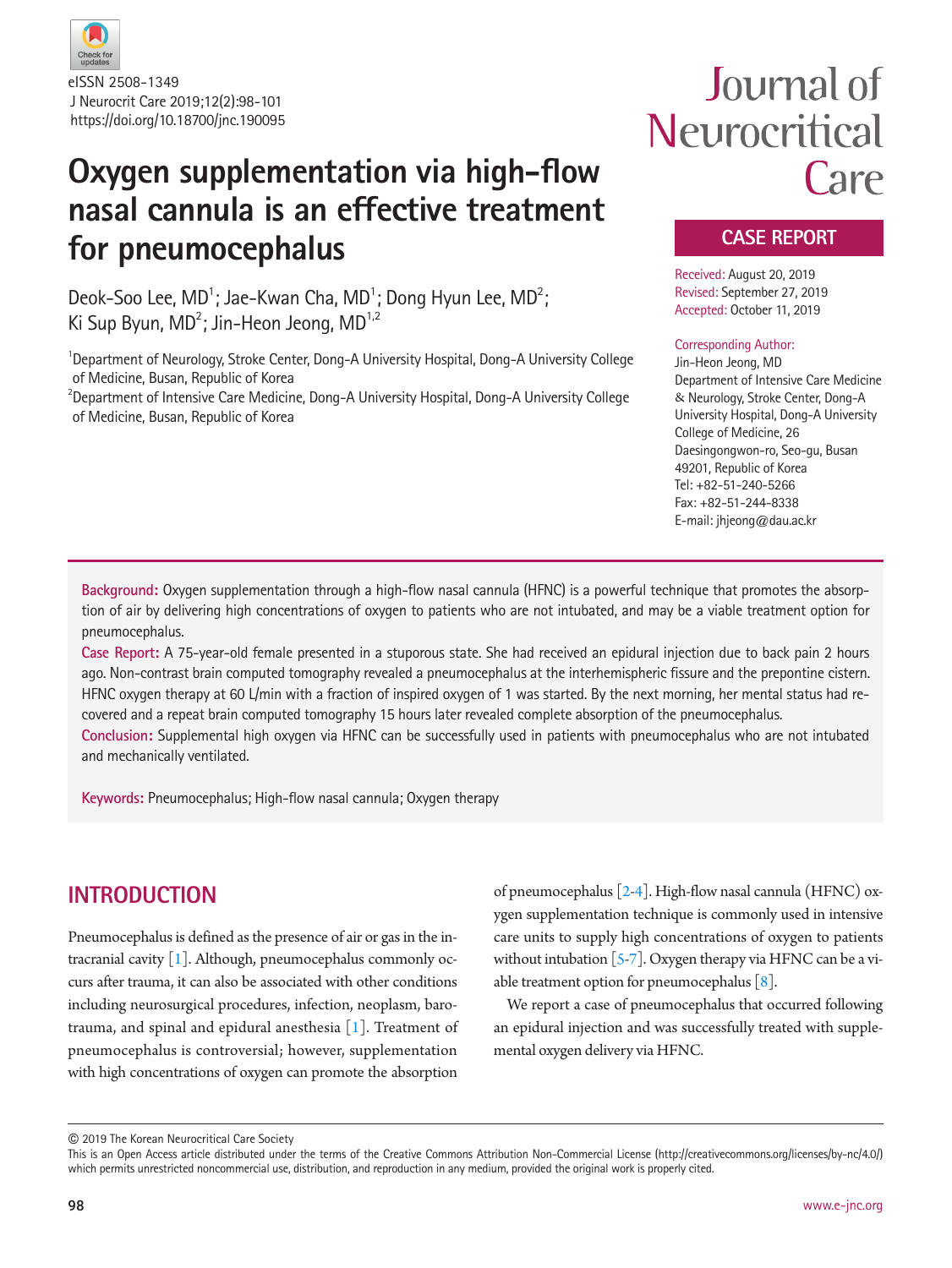# **CASE REPORT**

A 75-year-old female presented in a stuporous state. Her medical history included basal ganglia infarction and hypertension. Two hours ago, she received an epidural injection due to back pain. A mixture of lidocaine and triamcinolone was injected into the epidural space of the thoracic spinal cord. Twenty minutes after the injection, she experienced nausea, followed by decreased consciousness to the level of stupor. Epinephrine was administrated for suspicion of anaphylaxis. Although her mental status improved

to drowsy, she remained confused and was transferred to the emergency room of our hospital.

Vital signs on admission were normal. She was somnolent and confused but other neurological examinations were unremarkable. Routine laboratory tests, including arterial blood gas analysis  $(pH, 7.449; PCO<sub>2</sub>, 45.2 mm Hg; PO<sub>2</sub>, 73.2 mm Hg; and SaO<sub>2</sub>,$ 94.1%), were normal. Non-contrast brain computed tomography revealed a pneumocephalus at the interhemispheric fissure and the prepontine cistern  $(Fig, 1)$ . Brain magnetic resonance imaging confirmed the pneumocephalus [\(Fig. 1](#page-1-0)). Although the patient

<span id="page-1-0"></span>

**Fig. 1.** (A) Non-contrast brain computed tomography revealing pneumocephalus at the interhemispheric fissure and the prepontine cistern (white arrows). (B) Diffusion-weighted image and (C) gradient-echo also reveal pneumocephalus. (D) Follow-up brain computed tomography 15 hours later demonstrates the complete absorption of the pneumocephalus.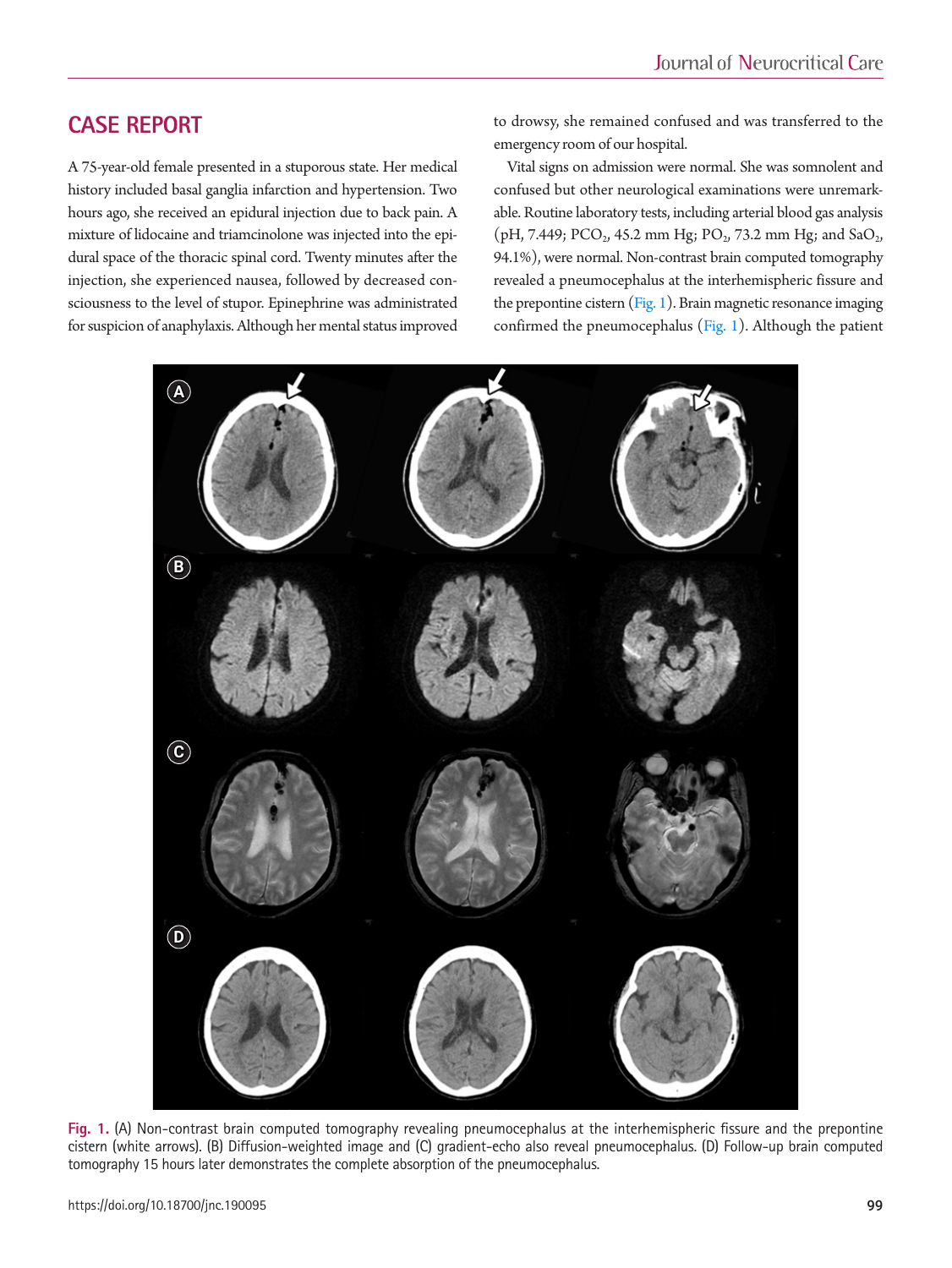was in a stuporous state, vital signs, including respiration, were stable. We decided to employ a noninvasive oxygen device, and oxygen therapy via HFNC at 60 L/min with a fraction of inspired oxygen (FiO<sub>2</sub>) of 1 was started [\(Fig. 2\)](#page-2-0). After 6 hours, arterial oxygen partial pressure increased from 73.2 to 472 mm Hg. Seventeen hours after symptom onset, her mental status returned to alert and repeat brain computed tomography 15 hours later revealed the complete absorption of the pneumocephalus [\(Fig. 1](#page-1-0)).

#### **DISCUSSION**

This case demonstrated that a symptomatic pneumocephalus can be successfully treated using oxygen supplementation via HFNC. After application of HFNC, the patient's symptoms improved and brain computed tomography performed 1 day later revealed absorption of the pneumocephalus. High-concentration oxygen therapy has been suggested to be effective for symptomatic pneumocephalus  $[2-4]$ . To provide a consistent FiO<sub>2</sub>, patients require mechanical ventilation after endotracheal intubation [\[9](#page-3-6)]. Although conventional oxygen devices, such as nasal cannulas or oxygen masks, can also be used, high concentrations of oxygen are not consistently delivered  $[6,7]$ . HFNC may be an effective treat-

<span id="page-2-0"></span>

**Fig. 2.** High-flow nasal cannula oxygen therapy at 60 L/min, with fraction of inspired oxygen (FiO<sub>2</sub>) of 1, was started.

ment option for pneumocephalus to administer high concentrations of oxygen without the need for endotracheal intubation.

In this patient, pneumocephalus developed after an epidural injection. Previous case reports have described pneumocephalus after epidural injection, and it was presumed that the dura mater was damaged during the procedure [\[10](#page-3-8)]. The loss-of-resistance to air technique is commonly used to confirm entry into the epidural space, which is considered the source of air entry. When the spinal needle reaches the epidural space, resistance quickly disappears, and air in the syringe may be inadvertently injected.

Mild cases of pneumocephalus without clinical manifestations usually resolve without treatment and are absorbed spontaneously. More severe pneumocephalus, however, can cause headache, nausea, vomiting, seizure, lethargy, and neurological deficits [\[11\]](#page-3-9). Supplemental oxygen is a commonly accepted treatment for pneumocephalus with clinical symptoms  $[1-4]$ . Oxygen augmentation reduces pulmonary nitrogen levels, creating a nitrogen gradient, and nitrogen in the pneumocephalus diffuses into the lungs via the blood [2]. Some prospective studies have shown that oxygen therapy can reduce pneumocephalus after neurosurgery  $[3,4]$  $[3,4]$ . One case series reported that HFNC improved pneumocephalus symptoms in postneurosurgical patients within a few hours [8].

HFNC is an effective and powerful technique increasingly used in intensive care units. Several studies have demonstrated that HFNC improves the management of hypoxic respiratory failure and reduces the number of patients who require reintubations  $[5]$ . HFNC provides high flow rates (up to 60 L/min) through nasal cannulas by delivering heated and humidified oxygen. Patients undergoing oxygen therapy with HFNC exhibit better tolerance and experience greater comfort than with conventional oxygen-delivery devices  $[6,7]$ . Due to these advantages, HFNC can be used for various indications, including pneumocephalus, in the neurological intensive care unit.

<span id="page-2-1"></span>This case demonstrated the therapeutic effect of HFNC in a patient with pneumocephalus. Owing to the limited extent of pneumocephalus on the first brain computed tomography, it is difficult to rule out spontaneous improvement. However, the application of HFNC may have contributed to the rapid recovery.

In conclusion, supplemental oxygen via HFNC can be successfully used in patients with pneumocephalus who are not intubated and mechanically ventilated.

## **ARTICLE INFORMATION**

#### **Conflict of interest**

Dr. JH Jeong is an editorial board member of the journal but was not involved in the peer reviewer selection, evaluation, or decision